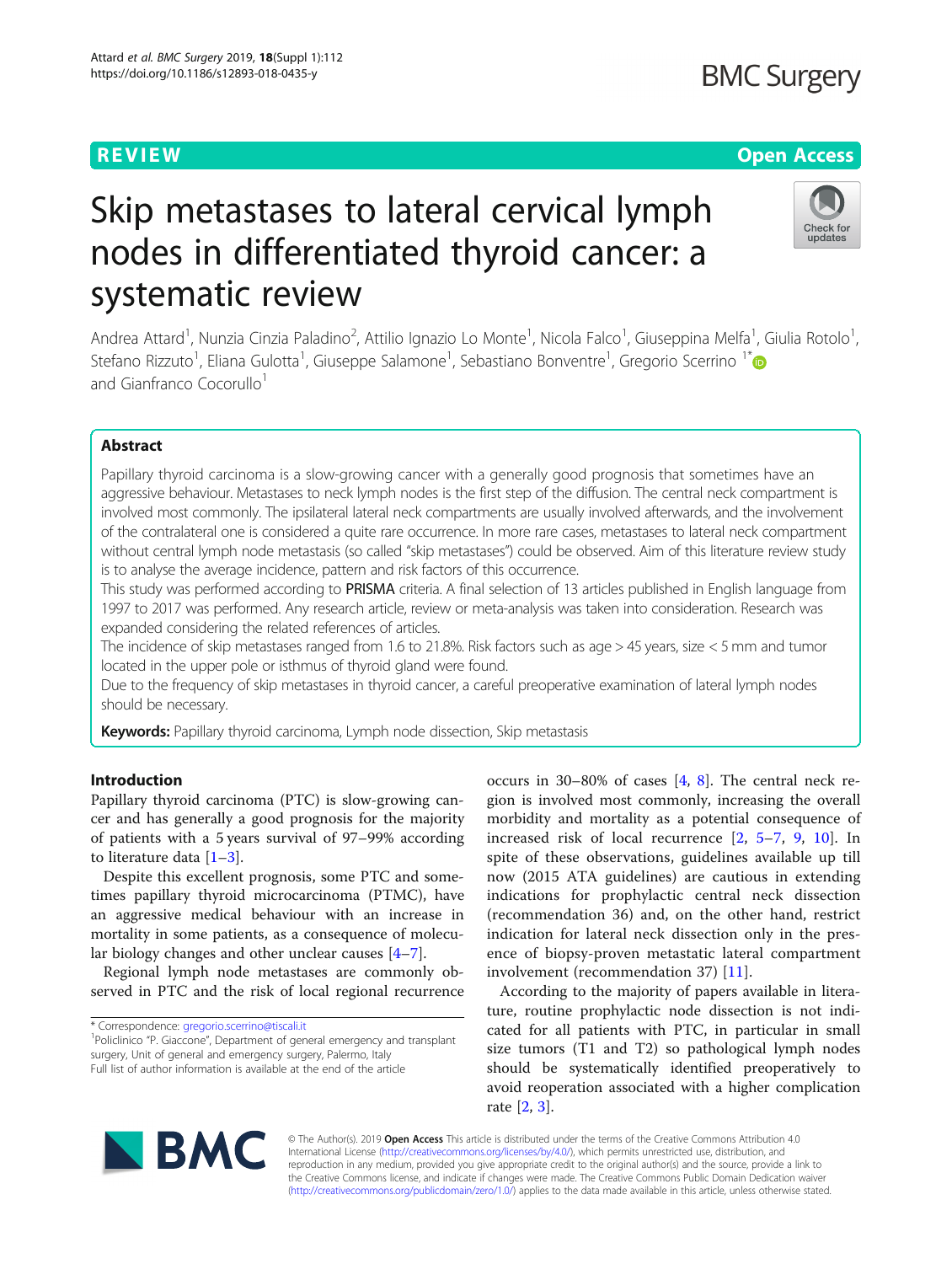The first anatomical site involved is the central compartment followed by the ipsilateral lateral compartment. Controlateral lateral compartment seems to be rarely involved [\[7,](#page-5-0) [12,](#page-5-0) [13\]](#page-5-0).

The surgical treatment depends on the characteristics and evolution of PTC [\[5](#page-5-0)].

The risk factors of cervical metastases would appear to be the following: young age (< 45 years), multifocality, tumor size  $(> 0.5$  cm) and site  $[6]$  $[6]$ .

Zhang et al. [\[14](#page-5-0)] showed that the rate of lateral neck in the PTMC are located more frequently in upper pole than in middle portion of thyroid gland; in their experience PTMC located in upper pole of thyroid gland was associated with a reduced incidence of central lymph nodes metastases.

Xiang et al. [\[6](#page-5-0)] find 57.5% of central metastases in the PTMC located in the middle third of the thyroid gland.

Other authors emphasize a correlation with PTC located in the upper pole and development of lateral neck metastases [\[6](#page-5-0), [7](#page-5-0), [14](#page-5-0), [15](#page-5-0)].

However, controversies remain regarding the correlation between tumor location and neck metastasis in PTMC [\[6](#page-5-0)].

Total Thyroidectomy with central neck dissection (CND) is recommended for patients with PTC according current guidelines but [\[6](#page-5-0), [16](#page-5-0)] controversies still exists about the extension of cervical lymphadenectomy [[6\]](#page-5-0).

Despite the behaviour, some patients develop lateral lymph node metastasis without central lymph node metastasis. A lateral metastasis in the absence of a central one is defined skip metastasis.

According to literature, skip metastases occur with the dissemination of PTC cells through the lymphatic system gradually [[5,](#page-5-0) [13\]](#page-5-0).

Its incidence is variable according different studies.

In Jianyong Lei et al. experience, the incidence of skip metastases ranged from 6.8–37.5%.

According to other authors, this incidence varies between 11.1 and 37.5% [\[13](#page-5-0)].

In literature, many articles describe cases of skip metastasis but their behaviour unpredictable and small patients sample reported make their characterization difficult.

The present study revised the literature concerning skip metastases, with the aim of analysing average incidence, their pattern and risk factors.

#### Materials and methods

This study was performed according to PRISMA criteria [[17\]](#page-5-0). According to these guidelines, the selection of papers included has been carried out as follows.

#### Literature search strategy

A systematic and comprehensive review of full texts was realized with literature research on PubMed. It included articles published in English language from 1997 to 2017. Medical Subject Heading (MESH) used for internet research were: "thyroid skip metastases", "recurrence thyroid cancer", "papillary thyroid carcinoma metastases", "lymphadenectomy" with the Boolean operators AND or OR. In a first step of recruitment, all titles and abstracts of the identified studies for inclusion were evaluated. In a second phase a screening of full-text concerned the qualitative assessment of studies.

#### Selection criteria

Clinical trials, systematic review and meta-analysis articles were included. Case reports were considered only in the presence of substantial theoretical knowledge. According to a collective decision of all Authors of this manuscript, we included in the systematic review all articles that reported incidence and described behaviour and risk factors of skip metastases. Our research was expanded considering the related references of articles. Articles concerning poorly differentiated or undifferentiated carcinomas were excluded. Articles concerning pediatric patients, concomitant diseases such as hyperparathyroidism, tumours arising from organs different from thyroid gland were also excluded.

#### Study selection

At first, a total of 49 articles were considered in compliance with search strategy. The search process, that led to the final 13 selected articles was carried out as in Fig. [1](#page-2-0).

### Literature analysis

#### Incidence

The incidence of skip metastases varies in a wide range. Some studies analyse only its occurrence: Lee et al. [\[9](#page-5-0)] between 55 PTC analysed found 3 skip metastases; there are no other data on these 3 cases; Roh et al. [[4](#page-5-0)] analysed 22 patients who underwent surgery for lateral nodal recurrence of PTC and found three skip metastases (14%). In another study the same Author [\[2](#page-5-0)], among 52 patients that underwent in all cases total thyroidectomy, CND and lateral neck dissection, found five skip metastases. (9.6%). According to Lei et al. [\[6](#page-5-0)], its incidence is 8.7%.

Xiang et al. [[6\]](#page-5-0) reports 11 skip metastases in 949 PTMC included (1.6%). A recent article of Lei et al. [\[7](#page-5-0)] reported an incidence of 39 skip metastases in 450 patients analysed (8.7%). To the best of our knowledge, it is the biggest case studies of skip metastases in literature. Zhan et al. [\[18\]](#page-5-0) found 29 skip metastases among 272 patients enrolled (10.6%). Nie et al. [\[5\]](#page-5-0) in their series of 261 patients with PTC found 30 (14.8%) skip metastases. Park et al. [\[15](#page-5-0)] found 32 skip metastases in 147 patients (21.8%). Chung et al. [[18\]](#page-5-0) included 245 patients with PTC. Among these patients, in 39 undergoing CND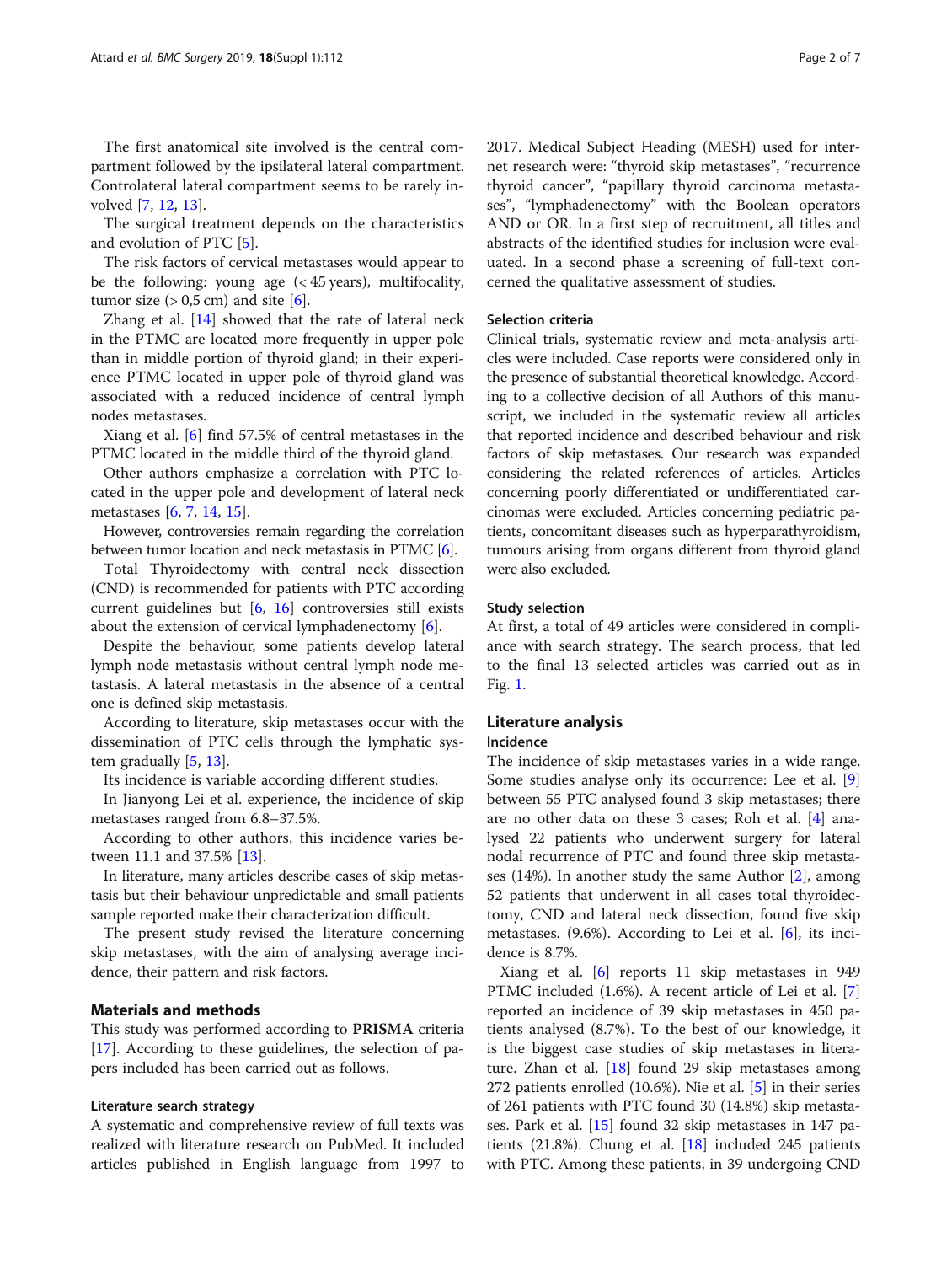<span id="page-2-0"></span>

plus lateral neck dissection (LND), the authors found 12 with lateral metastases and 3 skip metastases (7.7%).

The biggest series published in the literature are reported in the following three articles that we want to highlight: Wada et al. [\[19](#page-5-0)] in 231 patients included, all treated with total thyropoidectomy (TT), CND and ipsilateral lateral dissection, found 17 skip metastases; Xiao et al. [\[20\]](#page-5-0) enrolled 121 patients that underwent TT with CND and LND and they found nine skip metastases. In

this study, a rate of incidence of 14.1% (9/64 lateral metastases) was reported.

Concerning the incidence, there is a wide variability from study to study.

Park et al. [\[15](#page-5-0)] report an average of 21.8% and finally Nie et al. [\[5](#page-5-0)] find an incidence of skip metastases of 14.8%.

In summary, in all studies consulted the incidence of skip metastases ranges from 1.6 to 21.8% (Table 1).

Table 1 Studies published

| Authors   | Years | $N^{\circ}$<br>Patients | Type of Surgery TT+ |                                         | Skip metastases | Tumor site |                | Tumor size |           | Capsular  |
|-----------|-------|-------------------------|---------------------|-----------------------------------------|-----------------|------------|----------------|------------|-----------|-----------|
|           |       |                         | <b>CND</b>          | $CND + LND$                             | $N^{\circ}$     | Upper pole | Middle portion | < 10       | >10       | invasion  |
| Ducci M   | 1997  | 36                      | 36                  | 50 ispilateral<br>14controlateral       | 11.1%           | <b>NE</b>  | <b>NE</b>      | <b>NE</b>  | <b>NE</b> | <b>NE</b> |
| Machens A | 2004  | 215                     | 215                 | 95.3%ipsilateral<br>73.5% controlateral | 13 (19.7%)      | <b>NS</b>  | <b>NS</b>      | <b>NS</b>  | <b>NS</b> | <b>NS</b> |
| Roh JL    | 2007  | 22                      | 22                  | <b>NS</b>                               | 3 (13,7%)       | <b>NE</b>  | <b>NE</b>      | <b>NE</b>  | <b>NE</b> | <b>NE</b> |
| Roh JL    | 2008  | 52                      | 52                  | 57                                      | 5               | <b>NS</b>  | <b>NS</b>      | <b>NS</b>  | <b>NS</b> | <b>NS</b> |
| Wada N    | 2008  | 231                     | 231                 | 231 ipsilateral                         | 17              | <b>NS</b>  | <b>NS</b>      | <b>NS</b>  | <b>NS</b> | <b>NS</b> |
| Chung IS  | 2009  | 245                     | 245                 | 39 (12 metastases)                      | 3               |            |                |            |           |           |
| Xiao GZ   | 2010  | 121                     | 121                 | 121                                     | 9               | <b>NS</b>  | <b>NS</b>      | <b>NS</b>  | <b>NS</b> | NS.       |
| Park JH   | 2012  | 147                     | 147                 | 147                                     | 32 (21.8%)      | <b>NS</b>  | <b>NS</b>      | 32         | <b>NS</b> | <b>NS</b> |
| Xiang D   | 2015  | 949                     | 949                 | 44                                      | 11              | 8          | 3              | <b>NS</b>  | <b>NS</b> | NS.       |
| Lei J     | 2017  | 450                     | 450                 | 450                                     | 39 (8.7%)       | 37 (94.9%) | $2(5.1\%)$     | 71.8%      | <b>NS</b> | 84.6%     |
| Zhan X    | 2017  | 272                     | π                   | <b>NS</b>                               | 29 (10.7%)      | 95%        | <b>NS</b>      | 95%        | <b>NS</b> | <b>NS</b> |
| Xlin N    | 2017  | 203                     | 203                 | 203                                     | 30 (14.8%)      | 19         |                |            |           |           |
| Lee B     | 2017  | 55                      | <b>NS</b>           | 55                                      | 3               | <b>NS</b>  | <b>NS</b>      | <b>NS</b>  | <b>NS</b> | <b>NS</b> |

TT Total Thyroidectomy, CND central neck dissection, LND Lateral lymphoadenectomy, NE non evaluated, NS non specified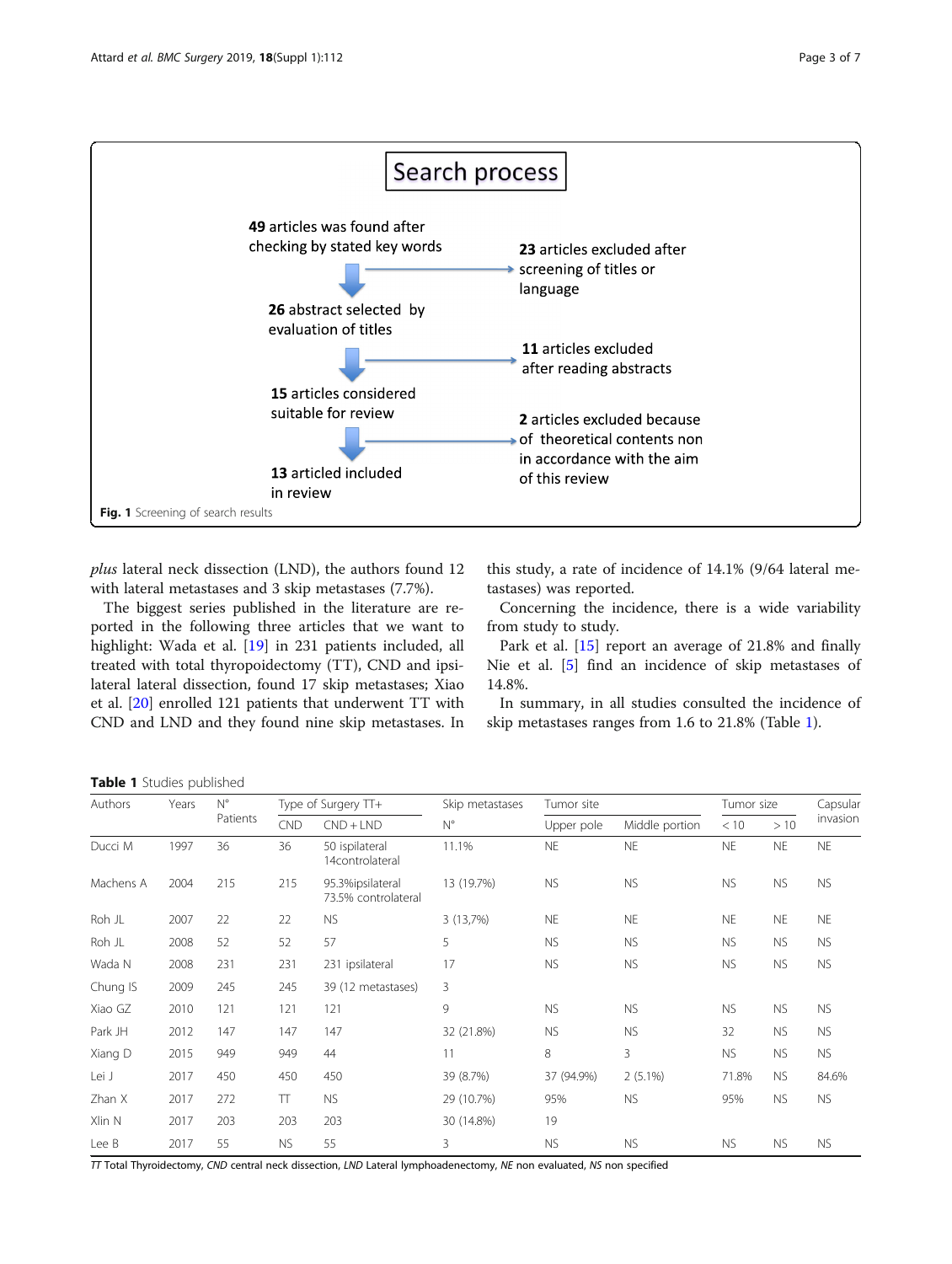### Risk factors

From the analysis of literature, it would seem that site, size and capsular invasion of primary cancer could affect development of skip metastases. In support of this hypothesis, the article of Lei (6) showed that primitive PTC commonly had capsular invasion (84.6% vs 52.8%,  $P > 0.001$ ), it was PTMC (71.8% vs 16.3%,  $P > 0.001$ ), as confirmed in other articles [\[19\]](#page-5-0) and most frequently was located in the upper thyroid portion except in two cases that were located in the middle portion. When all three risk factors (primary tumor located in the upper thyroid portion, tumor size < 10 mm and capsular invasion) were associated, the authors demonstrate the predictability of skip metastasis with the specificity of 0.98 and the Area Under Curve (AUC) was 0.7.

The importance of site of primary cancer is also emphasized by Xiang [[6\]](#page-5-0). In this study, CND was realized for all patients. For bilateral and multifocal tumors or cancer located in the isthmus, ipsilateral CND was performed (236 patients). Central neck metastases were found in 299 patients (31.5%) and lateral neck metastases in 44 (4.6%). These 44 patients had lymphadenectomy from II to IV level. The skip metastases occurs only in tumors located in the upper poles (8 patients) and in middle portion of thyroid gland (3 patients).

These results confirm that the tumor site is an important risk factor in the development of skip metastases. In this analysis, owing to small number of skip metastases found, no statistical conclusions were made. Chung [[18](#page-5-0)] did not find any risk factor associated to skip metastases, probably because of the small number of cases of CND or LND  $(n = 3)$  and CND + LND  $(n = 9)$ .

Zhan and coll [[21](#page-5-0)] also underline the importance of association between tumor size  $( $10 \text{ mm}$ ), tumor site)$ (upper pole of thyroid gland) and age of patients  $( > 45$ years old) to develop skip metastases.In their experience, 95% of patients with skip metastases had a PTC located in the upper pole.

In the article of Nie [[5](#page-5-0)] the inverse relation between tumor size and incidence of skip metastases was emphasized: in fact, the Author found it more frequently in PTMC especially when tumor size was  $\leq$  5 mm.

Park and coll. [[15](#page-5-0)] report that skip metastases were less common (12.5% vs 30.4%) with multifocal tumors. Moreover, there were no differences in terms of age, sex, tumor bilaterality, tumor extension in the group with and without skip metastases. On the contrary, a significant association between skip metastases, primary tumor location and size was showed. Tis could be explained by the possible correlation between skip metastases and tumor located in the upper pole for possibly migration via lymphatic drainage accompanying the superior thyroid artery. In this study the primary tumor was  $< 1$  cm, and presented single focus.

As regards as histology of primary tumor, from 215 patients included by Machens et al. [\[13](#page-5-0)] 66 were papillary, 8 follicular and 141 were medullary thyroid cancer. The Authors found 13 skip metastases (19.7%) in 66 papillary thyroid cancers and 30 (21.3%) in 141 medullary thyroid cancer.

Finally, capsular invasion and age > 45 years are possible risk factors underlined in some studies [\[18,](#page-5-0) [21\]](#page-5-0).

#### Pattern and localization of metastases

Skip metastases showed most frequently Level II metastases and less usually Level III, IV and V metastases. The PTC skip metastases showed a very high number of single-level metastases in the lateral compartment more rarely triple-and quadruple-level metastases [[6,](#page-5-0) [7\]](#page-5-0).

According to Park [[15](#page-5-0)] the group with skip metastases had an inferior number of metastases of lateral nodes  $(3.3 \pm 2.5 \text{ vs. } 5.8 \pm 3.5; p < 0.001)$  probably because these were found more frequently at a single level (53.1% vs. 20%;  $p < 0.001$ ). In the group with skip metastases, these were found more frequently at levels III or II, a single cervical level and only a single node were involved. In support of the pathophysiologic hypothesis concerning the role of lymphatic drainage running close the superior thyroid artery, the levels III and II were most frequently involved in patients with skip metastases, so primary tumor located in upper pole tends to metastasize to upper levels rather than to the others levels.

#### **Discussion**

The causes leading a metastasis to skip the central compartment are not completely clarified yet. At present, only risks factors could be invoked and few pathogenetic mechanism would be assumed.

Zhang et al.  $[14]$  $[14]$  underlined the importance of age > 45 years (95%), presence of microcarcinoma (95%), tumor site (cancers located in the upper pole of the thyroid gland showed incidence of 95%).

To predict a possible existence of skip metastases and to know their natural history could help the surgeon in establishing surgical strategy, performing total thyroidectomy with adequate lymphectomy especially avoiding reoperations for recurrence, with an increase in morbidity and a worsening in prognosis.

Tumor locations, age, sex and tumor size can be considered strong risk factors and they can be useful in preoperative stratification of patients.

In the most of articles concerning skip metastases, the first tumor is PTMC.

In a recent analysis is proven that tumor size  $> 0.5$  is correlated with both central and lateral metastases. In this analysis tumor size > 0.5 cm is an important risk factor [\[7\]](#page-5-0).

Other authors [[5](#page-5-0)] underline the correlation with tumor size less than 0.5 cm in diameter and skip metastases. In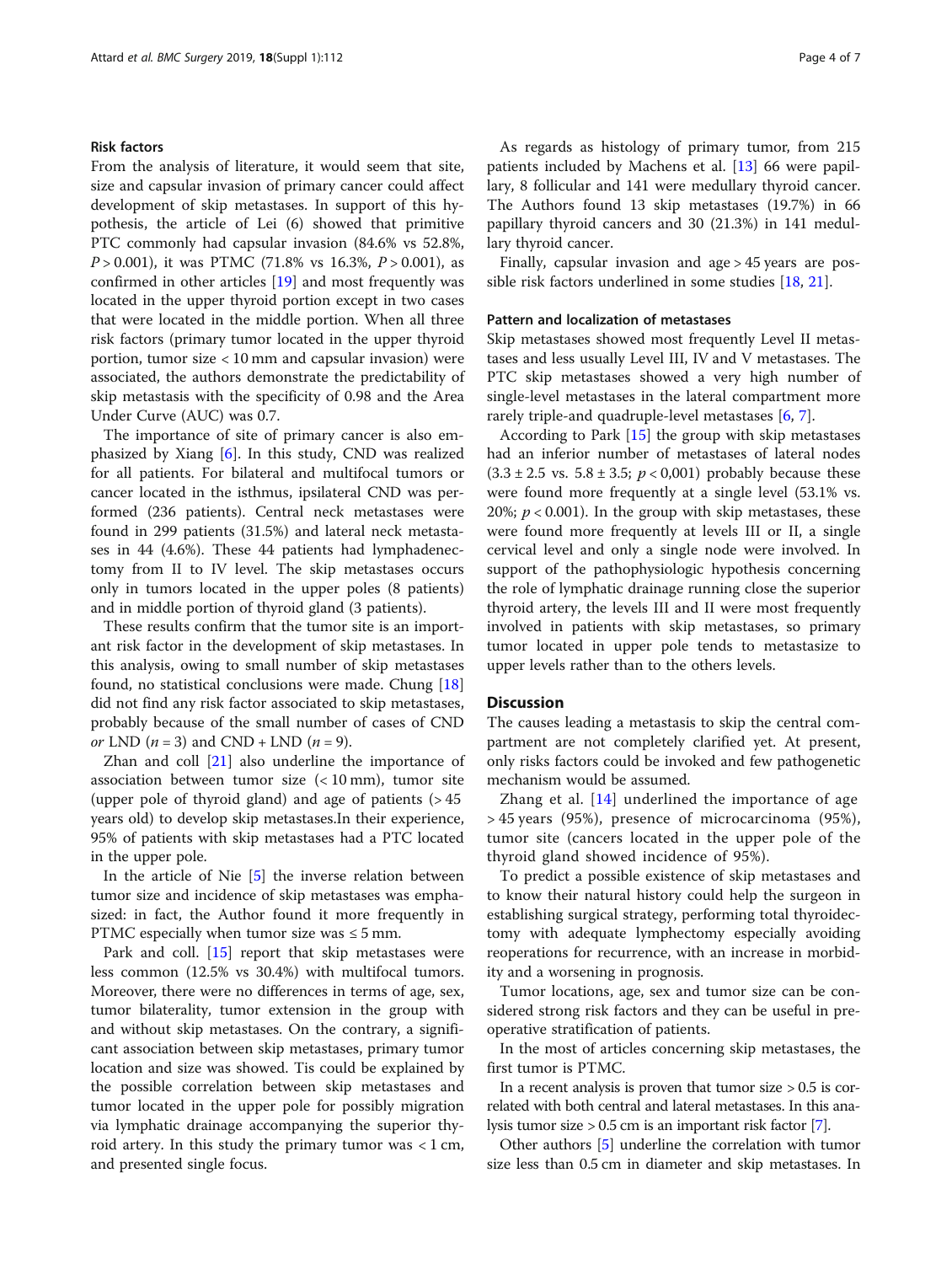this analysis the authors show that the primary tumor location in the context of the upper pole of thyroid gland was significantly associated with lateral lymph node metastases ( $p = 0.000$ , OR = 10.471, 95%). In detail, in this analysis, a tumor located in the upper pole was more aggressive and it was correlated to development of skip metastases. This correlation can be explained by the lymphatic drainage system. Thyroid gland has rich lymphatic drainage [[9](#page-5-0)]. Most usually affected lymph node levels in differentiated thyroid carcinoma are those of the anterior compartment group (VI) and the internal jugular chain (II-III-IV); less often those of the posterior triangle group (V); submental (Ia) and submandibular (Ib) nodes are only exceptionally involved (Fig. [1](#page-2-0)). An impressive work on cadaveric dissection was performed and previously published in Japanese literature by Sato et al. in 1994 [\[22\]](#page-5-0) and subsequently published in English for the first time by Likhterov et al. in 2017 [\[23\]](#page-5-0). In this publication, the lymphatic system draining the thyroid gland was closely evaluated to explain the patterns of metastatic spread in patients with PTC. The anatomy of lymphatic channels coming from the gland explains the different ways of DTC metastasization to cervical lymph nodes. Although the central compartment lymph nodes seem to be the first step of lymphatic drainage before tumour cell transit to the lateral compartment, lymphatic drainage through superior lymphatic channels is directed from the central neck directly to levels II and III of the lateral neck; this explains the possibility of skip methastases occurrence.

Some authors [[24](#page-5-0)–[26](#page-5-0)] have reported that the lobes of thyroid gland have its own internal lymphatic system and no communication with controlateral regional lymph nodes. Although it is generally accepted that lymphatic drainage occurs from the thyroid primarily to the central lymphatic compartment and secondarily to the lateral compartment nodes, there are not many data about skip metastases and they are unpredictable.

Cervical metastasis occurs approximately in 35–80% of cases of PTC. They increase the risk of locoregional tumor recurrence and reoperation [\[9](#page-5-0)].

We would underline that most of selected studies have some limitations ad biases: as showed in Table [1](#page-2-0), most papers did not report data about tumor size, site and capsular invasion.

As regards as treatment guidelines, complication commonly experienced from surgeons [\[27](#page-5-0)–[35](#page-5-0)] that are more frequent after more extended neck procedures compared to standard thyroidectomy could influence in its turn the choice of performing a neck dissection in the absence of proven localization at central or lateral lymph nodes. Finally, it should be taken into consideration that in high-risk patients lateral lymph node involvement seems to be more frequent [[36](#page-5-0)–[38\]](#page-6-0).

#### Conclusion

In summary, according to this literature review, we can define "the high risk patient" by the following features: papillary or medullary PTMC located in upper pole or isthmus, unifocal. Due to frequency of skip metastases, that are rarely but not unusually found, a meticulous preoperative examination of all lateral lymph node compartments, especially in a typical "high risk patient", should be necessary. In these patients the lymph nodes suspected for metastatic involvement should be identified at ultrasound exam, a biopsy should be also performed Moreover, a dosage of thyroglobulin in the eluate could confirm the diagnosis. Owing to the typical involvement of a single level a selective lateral neck dissection of the involved compartment seems to be an acceptable choice in most cases. The role of systematic lymphadenectomy is controversial considering the low aggressiveness of the PTC. However, it is necessary to distinguish patients at high risk to develop recurrences.

Total Thyroidectomy with extended lymphadenectomy may be indicated in high-risk patients, in whom lymph nodal recurrence is more frequent.

#### Abbreviations

AUC: Area under curve; CND: Central neck dissection; LND: Lateral neck dissection; MESH: Medical subject heading; PTC: Papillary thyroid carcinoma; PTMC: Papillary thyroid microcarcinoma; TT: Total thyroidectomy

#### Acknowledgements

Not applicable

#### Funding

None

#### Availability of data and materials

As a review study, the data are entirely available at PUBMED.

#### About this supplement

This article has been published as part of BMC Surgery Volume 18 Supplement 1, 2018: Updates and New Technology in Endocrine Surgery. The full contents of the supplement are available online at [https://](https://https://bmcsurg.biomedcentral.com/articles/supplements/volume-18-supplement-1) [bmcsurg.biomedcentral.com/articles/supplements/volume-18-supplement-1](https://https://bmcsurg.biomedcentral.com/articles/supplements/volume-18-supplement-1).

#### Authors' contributions

AA participated in the study conception and design, helped to draft the manuscript. PNC participated in the study conception and design, helped to draft and revising the manuscript. LMAI participated in the study conception, helped to revising the manuscript. FN participated in data collection. MG participated in data collection. RG participated in data collection. RS participated in data collection. GE participated in data collection. SG participated in data collection and selection of included references. BS participated in data collection and selection of included references. SG participated in the study conception and design, helped to draft and revising the manuscript. CG participated in study conception and substantially revised the manuscript for final approving. All authors read and approved the final manuscript.

#### Ethics approval and consent to participate

Not applicable

#### Consent for publication

Not applicable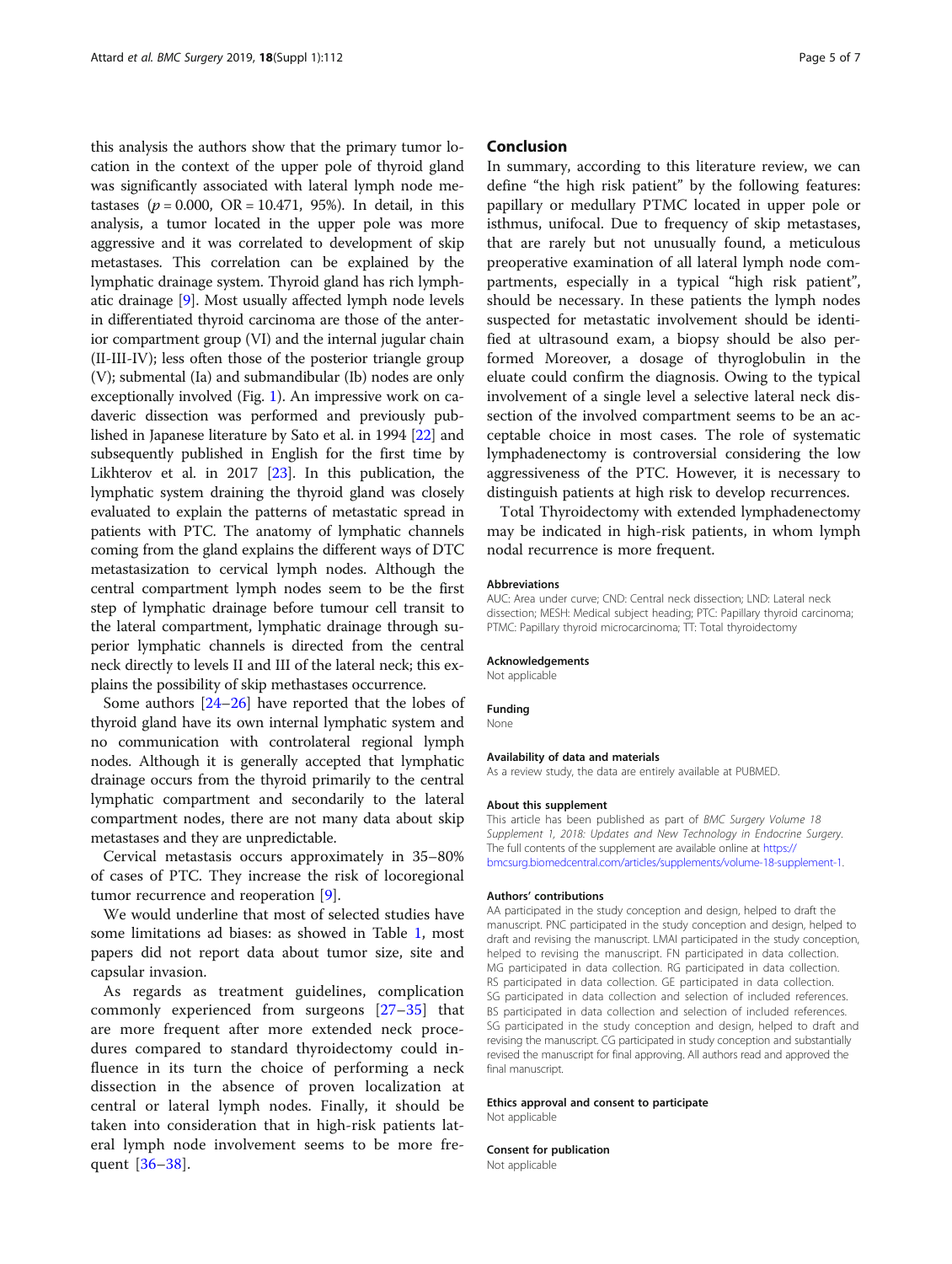#### <span id="page-5-0"></span>Competing interests

The authors declare that they have no competing interests.

#### Publisher's Note

Springer Nature remains neutral with regard to jurisdictional claims in published maps and institutional affiliations.

#### Author details

<sup>1</sup>Policlinico "P. Giaccone", Department of general emergency and transplant surgery, Unit of general and emergency surgery, Palermo, Italy. <sup>2</sup>Unit of General, Endocrine and Metabolic Surgery, CHU AP-HM Hôpital de la Conception (Marseille), 147 Boulevard Baille, 13385 Marseille cedex, France.

#### Received: 3 October 2018 Accepted: 29 October 2018 Published: 24 April 2019

#### **References**

- Lombardi CP, Bellantone R, De Crea C, Paladino NC, Fadda G, Salvatori M, Raffaelli M. Papillary thyroid microcarcinoma: extrathyroidal extension, lymph node metastases, and risk factors for recurrence in a high prevalence of goiter area. World J Surg. 2010;34:1214–122.
- 2. Roh JL, Kim JM, Park CI. Lateral cervical lymph node metastases from papillary thyroid carcinoma: pattern of nodal metastases and optimal strategy for neck dissection. Ann Surg Oncol. 2008;15(4):1177–82.
- 3. Scerrino AA, Melfa GI, Raspanti C, Di Giovanni S, Attard M, Inviati A, Mazzola S, Modica G, Gulotta G, Bonventre S. Role of prophylactic central neck dissection in cN0-papillary thyroid carcinoma: results from a highprevalence area. Minerva Chir. 2016;71(3):159–67.
- 4. Roh JL, Parck JY, Rha KS, Park CI. Is central neck dissection necessary for the treatment of lateral cervical nodal recurrence of papillary thyroid carcinoma? Head Neck. 2007;29(10):901–6.
- 5. Nie X, Tan Z, Ge M. Skip metastasis in papillary thyroid carcinoma is difficult to predict in clinical practice. BMC Cancer. 2017 Oct 25;17(1):702.
- 6. Xiang D, XieL XY, Li Z, Hong Y, Wang P. Papillary thyroid microcarcinomas located at the middle part of the middle third of the thyroid gland correlates with the presence of neck metastasis. Surgery. 2015;157(3):526–33.
- 7. Lei J, Zhong J, Jiang K, Li Z, Gong R, Zhu J. Skip lateral lymph node metastasis leaping over the central neck compartment in papillary thyroid carcinoma. Oncotarget. 2017;8(16):27022–33.
- 8. Scerrino G, Di Giovanni S, Salamone G, Melfa GI, Inviati A, Cristina R, Gulotta G. Surgical complications in prophylactic central neck dissection: preliminary findings from a retrospective cohort study. Minerva Chir. 2014;69(2(Suppl. 1)):131–4.
- 9. Lee BJ, Wang SG, Lee JC, Son SM, Kim IJ, Kim YK. Level IIb lymph node metastasis in neck dissection for papillary thyroid carcinoma. Arch Otholaryngol Head Neck Surg. 2017;133(10):1028–30.
- 10. Conzo G, Docimo G, Pasquali D, Mauriello C, Gambardella C, Esposito D, Tartaglia E, Della Pietra C, Napolitano S, Rizzuto A, Santini L. Predictive value of nodal metastases on local recurrence in the management of differentiated thyroid cancer. Retrospective clinical study. BMC Surg. 2013; 13(Suppl 2):S3.
- 11. Haugen BR, Alexander EK, Bible KC, Doherty GM, Mandel SJ, Nikiforov YE, Pacini F, Randolph GW, Sawka AM, Schlumberger M, SI SKGS, Sosa JA, Steward DL, Tuttle RM, Wartofsky L. 2015 American Thyroid Association management guidelines for adult patients with thyroid nodules and differentiated thyroid Cancer: the American Thyroid Association guidelines task force on thyroid nodules and differentiated thyroid Cancer. Thyroid. 2016;26(1):1–133.
- 12. Goropoulos A, Karamoshos K, Christodoulou A, Ntitsias T, Paulou K, Samaras A, et al. Value of the cervical compartments in the surgical treatment of papillary thyroid carcinoma. World J Surg. 2004;28(12):1275–81.
- 13. Machens A, Holzhausen HJ, Dralle H. Skip metastases in thyroid cancer leaping the central lymph node compartment. Arch Surg. 2004;139(1):43–5.
- 14. Zhang L, Wei WJ, Ji QH, Zhu YX, Zy W, Wang Y, et al. Risk factors for neck nodal metastasis in papillary thyroid microcarcinoma: a study of 1066 patients. J Clin Endocrinol Metab. 2012;97:1250–7.
- 15. Park JH, Lee YS, Kim BW, Chang HS, Park CS. Skip lateral neck node metastases in papillary thyroid carcinoma. World J Surg. 2012;36(4):743–7.
- 16. Cooper DS, Doherty GM, Hunger BR, Kloos RT, Lee SL, Mandel SJ, et al. Revised American Thyroid Association management guidelines for patients

with thyroid nodules and differentiated thyroid cancer. Thyroid. 2009;19: 1167–214.

- 17. Moher D, Liberati A, Tetzlaff J, Altman DG. PRISMA group, preferred reporting items for systematic reviews and meta-analyses: the PRISMA statement. Int J Surg. 2010;8(5):336–41.
- 18. Chung YS, Kim JY, Bae JS, Song BJ, Kim JS, Jeon HM, Jeong SS, Kim EK, Park WC. Lateral lymph node metastasis in papillary thyroid carcinoma: results of therapeutic lymph node dissection. Thyroid. 2009;19(3):241–6.
- 19. Wada N, Masudo K, Nakayama H, Suganuma N, Matsuzu K, Horakawa S, Rino Y, Masuda M, Imada T. Clinical outcomes in older or younger patients with papillary thyroid carcinoma: impact of lymphadenopathy and patient age. Eur J Surg Oncol. 2008;34(2):202–7.
- 20. Xiao GZ, Gao L. Central Lymph Node Metastasis: Is It a Reliable Indicator of Lateral Node Involvement in Papillary Thyroid Carcinoma? World J Surg. 2010;34(2):237–41.
- 21. Zhan X, Xue S, Yin Y, Chen G. Related factors on skip metastasis of neck lymph node in papillary thyroid carcinoma. Zhonghua Wai Ke Za Zhi. 2017; 55(8):599–602.
- 22. Sato T, Sakamoto H, Heima S. Regional anatomy for head and neck surgery (13) thyroid gland (3). Otolaryngol Head Neck Surg (Tokyo). 1994;66:286–29.
- 23. Likhterov I, Reis LL, Urken ML. Central compartment management in patients with papillary thyroid cancer presenting with metastatic disease to the lateral neck: anatomic pathways of lymphatic spread. Head Neck. 2017; 39(5):853–9. [https://doi.org/10.1002/hed.24568.](https://doi.org/10.1002/hed.24568)
- 24. Noguchi S, Noguchi A, Murakami N. Papillary carcinoma of the thyroid I. Developing pattern of metastasis. Cancer. 1970;26:1053–60.
- 25. Cruz LF, Astudillo E, Pera C. Lymphography of the thy- roid glands: is intraglandular dissemination of thyroid carcinoma possible? World J Surg. 1977;1:647–54.
- 26. Lim YC, Koo BS. Predictive factors of skip metastases to lateral neck compartment leaping central neck compartment in papillary thyroid carcinoma. Oral Oncol. 2012;48:262–5.
- 27. Tartaglia F, Salvatori FM, Pichelli D, Sgueglia M, Blasi S, Custureri F. Preoperative embolization of thyroid arteries in a patient with a large cervicomediastinal hyperfunctioning goiter. Thyroid. 2007;17(8):787–92.
- 28. Fingerhut A, Uranues S, Ettorre GM, Felli E, Colasanti M, Scerrino G, Melfa GI, Raspanti C, Gulotta G, Meyer A, Oberhoffer M, Schmoeckel M, Weltert LP, Vignolini G, Salvi M, Masieri L, Vittori G, Siena G, Minervini A, Serni S, Carini M. European Initial Hands-On Experience with HEMOPATCH, a Novel Sealing Hemostatic Patch: Application in General, Gastrointestinal, Biliopancreatic, Cardiac, and Urologic Surgery. Surg Technol Int. 2014;25:29–35.
- 29. Romano G, Scerrino G, Profita G, Amato G, Salamone G, Di Buono G, Lo Piccolo C, Sorce V, Agrusa A, Gulotta G. Terminal or truncal ligation of the inferior thyroid artery during thyroidectomy? A prospective randomized trial. nt J Surg. 2016;28(Suppl 1):S13–6.
- 30. Scerrino G, Attard M, Lo Piccolo C, Attard A, Melfa GI, Raspanti C, Zarcone M, Bonventre S, Mazzola S, Gulotta G. The coexistence of primary hyperparathyroidism and thyroid nodules: should the preoperative work-up of the parathyroid and the thyroid diseases be specifically adjusted? G Chir. 2016;37(3):123–9.
- 31. Tartaglia F, Blasi S, Giuliani A, Merola R, Livadoti G, Krizzuk D, Tortorelli G, Tromba L. Parathyroid autotransplantation during total thyroidectomy. Results of a retrospective study. Int J Surg. 2016;28(Suppl 1):S79–83.
- 32. Scerrino G, Inviati A, Di Giovanni S, Paladino NC, Di Giovanni S, Paladino NC, Di Paola V, Raspanti C, Melfa GI, Cupido F, Mazzola S, Porrello C, Bonventre S, Gullotta G. Long-term esophageal motility changes after thyroidectomy: associations with aerodigestive disorders. G Chir. 2017;37(5):193–9.
- 33. Scerrino G, Tudisca C, Bonventre S, Raspanti C, Picone D, Porrello C, Paladino NC, Vernuccio F, Cupido F, Cocorullo G, Lo Re G, Gulotta G. Swallowing disorders after thyroidectomy: what we know and where we are. A systematic review. Int J Surg. 2017;41(Suppl 1):S94–S102.
- 34. Melfa G, Porrello C, Cocorullo G, Raspanti C, Rotolo G, Attard A, Gullo R, Bonventre S, Gulotta G, Scerrino G. Surgeon volume and hospital volume in endocrine neck surgery: how many procedures are needed for reaching a safety level and acceptable costs? A systematic narrative review. G Chir. 2018;39(1):5–11.
- 35. Lee YS, Shin SC, Lim YS, Lee JC, Wang SG, Son SM, Kim IJ, Lee BJ. Tumor location-dependent skip lateral cervical lymph node metastasis in papillary thyroid cancer. Head Neck. 2014;36:887–91.
- 36. Lo Monte AI, Palumbo VD, Damiano G, Maione C, Florena AM, Gioviale MC, Spinelli G, Bellavia M, Cacciabaudo F, Buscemi G. Double endocrine